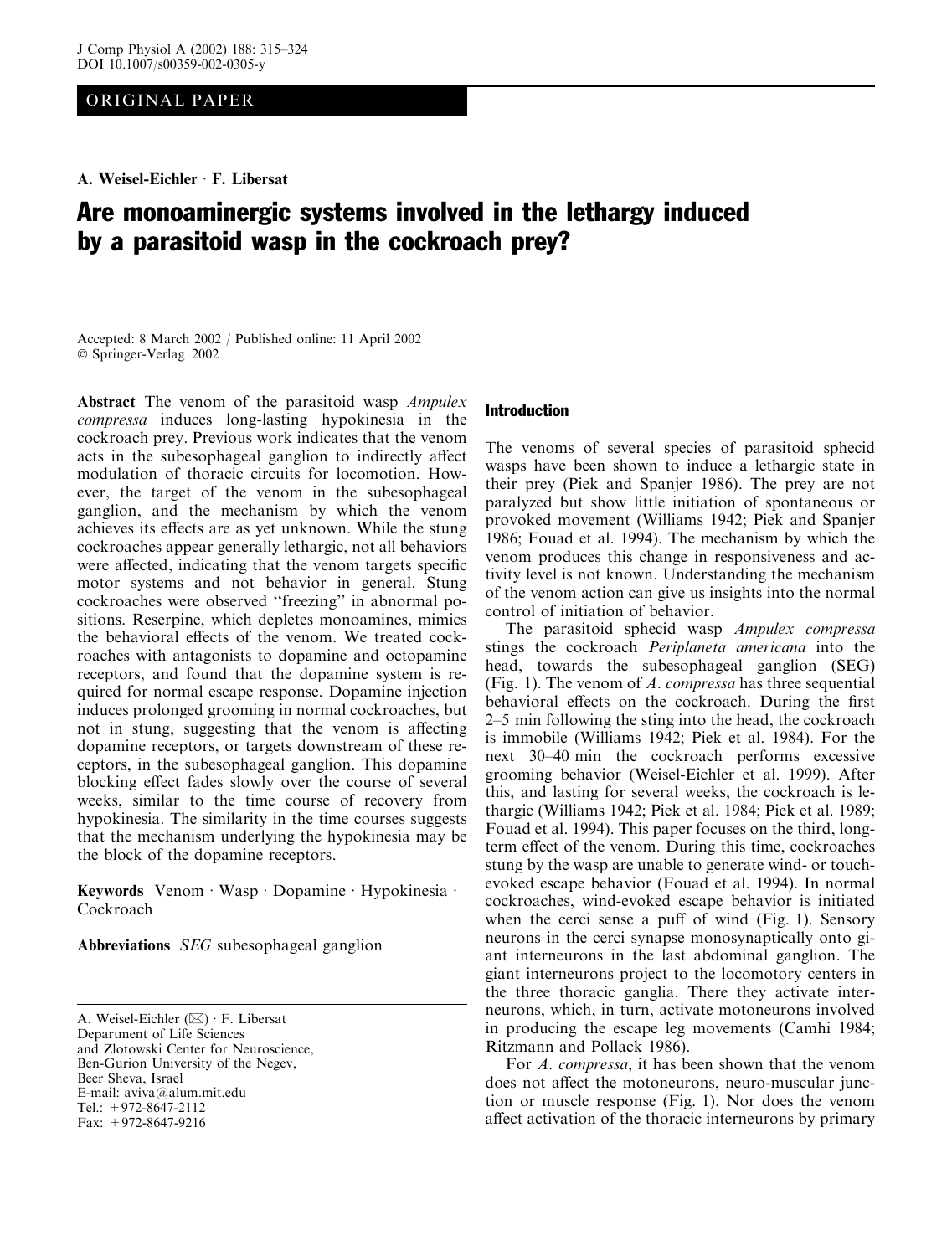

Fig. 1. Model of venom-induced depression of the escape circuit by the wasp neurotoxin. Sensory neurons in the cerci are stimulated by wind puffs. These sensory neurons excite giant interneurons which activate thoracic interneurons involved in producing escape behavior. These, in turn, activate thoracic motoneurons controlling the leg muscles. The venom may target specific neurons in the subesophageal ganglion that, directly or indirectly, regulate the excitability of the thoracic portion of the escape circuitry by modulating the synapses between thoracic interneurons and specific motoneurons. (Modified from Libersat et al. 1999)

sensory interneurons – giant interneurons and others (Fouad et al. 1994, 1996; Libersat et al. 1999). Therefore, the thoracic site that is indirectly modulated by the venom injected into the head, appears to be the synaptic connections between thoracic interneurons and thoracic motoneurons for locomotion (Libersat et al. 1999). Since the venom is injected by the wasp into the SEG, it is likely that the venom directly affects SEG neurons that modulate synapses in the thorax.

The SEG has been found to be involved in selection, organization, initiation and maintenance of various behaviors in insects, such as walking (Kien 1983; Altman and Kien 1987), stridulation (Lins and Elsner 1995), flight (Ramirez 1988), grooming (Weisel-Eichler et al. 1999), and ventilation (Otto and Janiszewski 1989). Results suggest that the SEG functions to control the excitability of motor networks in the thorax (Altman and Kien 1987; Johnston et al. 1999). In the locust, the SEG drives efferent octopaminergic neurons in the thorax that provide neuromodulatory input to the leg muscles (Duch et al. 1999).

In order to help reveal the target of the venom in the SEG, with the ultimate goal of identifying the impaired system, we sought to further characterize the deficits in the behavioral repertoire of stung cockroaches. In

particular, we wished to determine if the venom affects all behaviors or only specific behaviors. To gain insight into the mechanism by which the venom produces the long-term behavioral effects, we treated animals with reserpine as a pharmacological model. Reserpine was chosen because this plant alkaloid produces long-term lethargy, but not paralysis, in many animals, including cockroaches (Sloley and Owen 1982), an effect resembling that of the venom. At the cellular level, reserpine acts by depleting monoamines for several weeks (Frontali 1968; Sloley and Owen 1982), which is similar to the duration of the lethargic state in stung cockroaches (Fouad et al. 1994). In insects, the monoamines depleted are dopamine, serotonin, and octopamine (Robertson 1976; Sloley and Owen 1982). To determine which of these monoamines might be involved in producing the venom effects, we also used specific antagonists as pharmacological models. Following this, we focused on the dopaminergic system as a possible target of the venom. In this paper we show that the venom of A. compressa affects dopamine receptors in the SEG of the cockroach prey.

### Materials and methods

#### Animals

All experiments were performed on adult male cockroaches P. americana. Cockroaches and wasps were raised as described in Weisel-Eichler et al. (1999). We obtained stung cockroaches by placing a cockroach with a female wasp and allowing the wasp to sting the cockroach with the species-specific stinging sequence, which includes a sting into the head directed at the subesophageal ganglion (see Fouad et al. 1994 for description). Cockroaches that were tested one or more days after being stung or injected with reserpine were kept in individual, small plastic containers with food and water. Testing was done 2–9 h after the beginning of the light cycle, at room temperature.

#### Behavior

To assess spontaneous behavior, we observed cockroaches in a round arena, which was 60 cm in diameter and covered with Plexiglas. We placed a small piece of food and a small dish of water near the center. The walls were covered with Vaseline to prevent the cockroaches from climbing onto the cover. We introduced the cockroach into the center of the arena without touching it. The arena was placed so that no movements outside the arena would be visible to the animals. Illumination was provided by fluorescent lights on the ceiling. We observed for 30 min and recorded the behavior and location of the animal each minute on the minute.

We observed the activity level of cockroaches in the arena, which had markings on the floor dividing the area into four quadrants. After placing the cockroach in the arena, we waited 5 min for it to acclimatize, and then counted the number of times the animal crossed into a different quadrant during the next 10 min.

The escape response was tested as follows: Cockroaches were placed in the arena and given 5 min to acclimatize. Following this we placed a plastic cup over the cockroach and gently moved the animal into the center of the arena. When the cockroach was calm the cup was removed, and the end of the wings was touched very lightly with the bristles of a small paint brush. If the cockroach ran to the wall of the arena this was scored as a positive response; if the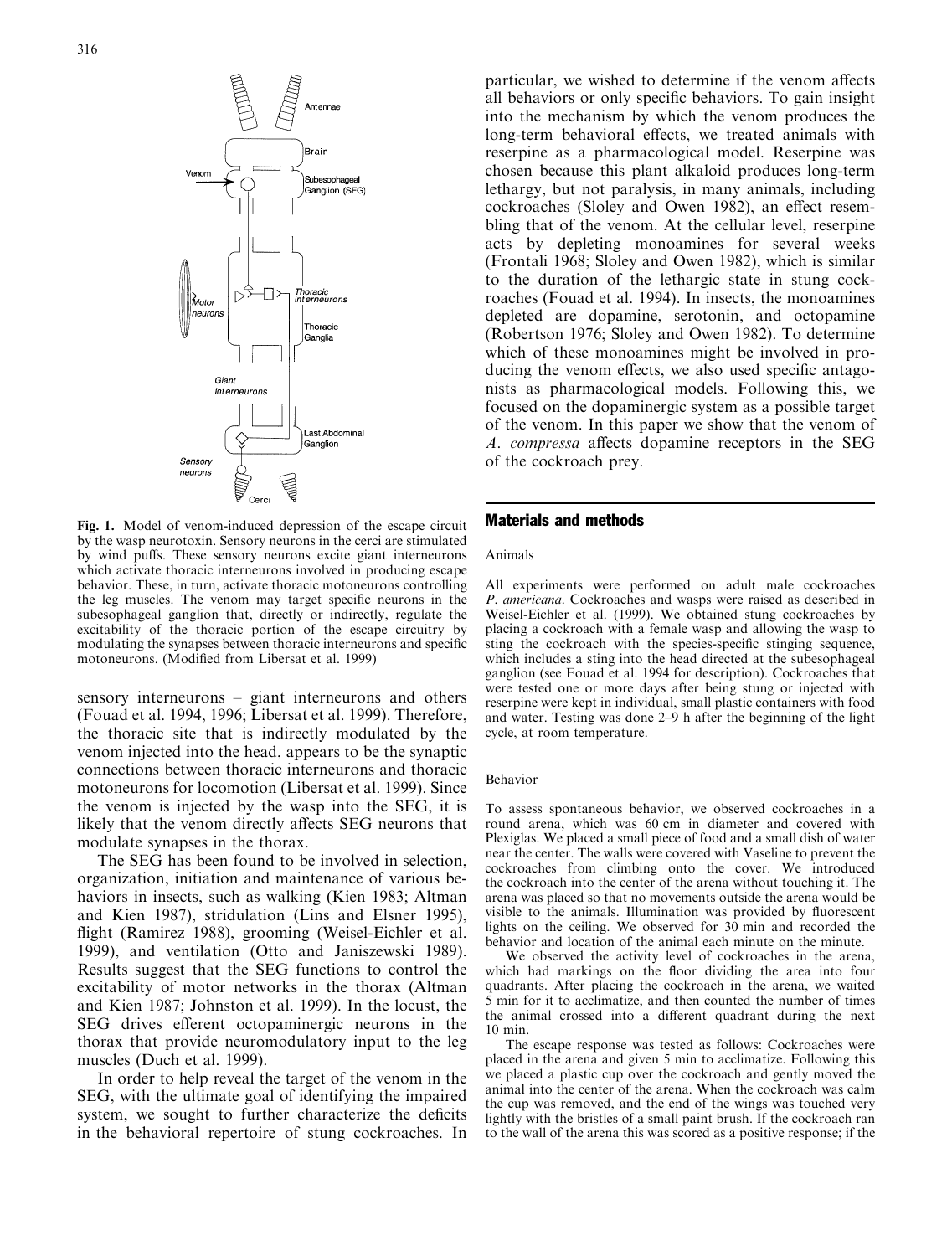cockroach made only a few steps or did not respond, this was scored as a negative response. Intermediate responses were rare and were discarded (3 animals out of 67).

We observed grooming behavior of cockroaches in an opaque plastic box (29 cm $\times$ 18 cm $\times$ 13 cm), with a clear plastic cover. The floor of the box was covered with small pebbles. Using a stopwatch, we measured the amount of time spent grooming during the 30 min period immediately following treatment. Grooming behavior was defined as described in Weisel-Eichler et al. (1999). Animals had never been in the testing box previously, and thus it was a novel environment in all cases. The ''stressed'' group of cockroaches was stressed by handling for 2 min by an experimenter wearing clean gloves. Cockroaches that were sprayed with irritant received two overall sprays of a solution of 5% acetic acid, an irritant that elicits prolonged grooming behavior in insects, as described in Hogan-Warburg et al. (1995) and Weisel-Eichler et al. (1999).

Righting behavior was filmed from above with a black and white Sony CCD video camera at 25 frames  $s^{-1}$ . We placed a cockroach on its back using forceps to hold the pronotum in such a way as to prevent the cockroach from grabbing on to the forceps with its legs. The surface was course sandpaper. Each animal was tested four times. Video films were analyzed off-line using a JVC video cassette recorder (SR S388E) with frame grabber. We counted the frames from the time the forceps released the cockroach until the cockroach stood upright.

Flight behavior was tested by holding the cockroach suspended in a wind tunnel. The cockroach was held by the pronotum with forceps. The wind tunnel was  $14 \text{ cm} \times 14 \text{ cm}$  (height $\times$ width), and the wind velocity measured at the opening, with an anemometer, was  $2 \text{ m s}^{-1}$  (800 vtp Datametrics, Watertown, Mass., USA). When suspended in the wind tunnel, cockroaches responded in one of three ways: (1) the animal hung from the forceps without opening the wings; (2) the animal opened the winds and flapped them a few times; or (3) the animal opened the wings and sustained flight for at least 3 s. The first two cases were scored as a negative response. The third case was scored as positive.

#### Drugs

All pharmacological solutions were prepared fresh on the day of the experiment. For drugs administered via the hemolymph,  $10 \mu$ l (18  $\mu$ l for mianserin) of solution was injected between the 4th and 5th sternites into the abdominal hemocoel with a Hamilton syringe. Dopamine (Sigma), flupentixol (Research Biochemical International), and mianserin (Sigma) were prepared in cockroach saline (Blagburn and Sattelle 1987). Dopamine was prepared at  $10^{-5}$  mol  $1^{-1}$ ; flupentixol at  $2\times10^{-2}$  mol  $1^{-1}$  (200 nmol was injected); and mianserin at  $10^{-2}$  mol  $1^{-1}$  (200 nmol was injected). Reserpine (Sigma) was prepared in safflower oil at  $5\times10^{-3}$  mol  $1^{-1}$  $(2\times10^{-3} \text{ mol } l^{-1}$  for SEG). SKF-82958 (Research Biochemical International) for injection into the SEG was dissolved at  $10^{-8}$  mol  $1^{-1}$ in a cockroach saline suitable for injection into the CNS, of the following composition (in mmol  $1^{-1}$ ): NaCl 214; KCl 3.1; CaCl<sub>2</sub> 9; sucrose 50; Hepes buffer 5; pH 7.2, based on Wafford and Sattelle (1986). To inject into the SEG, we immobilized cockroaches by covering them with modeling clay. We made a slit in the ventral cuticle between the neck and the head and injected 10 nl of solution into the posterior medial area of the SEG using a nano-volumetric injector (Medical Systems, N.Y.). Injection of SKF 82958 into this area of the SEG has been shown previously to induce grooming (Weisel-Eichler et al. 1999). Placement of the pipette was controlled visually using a stereo-microscope (Olympus). Cockroaches that did not begin walking immediately after surgery were considered to have not recovered sufficiently from surgery and were not included in the sample.

#### Data analysis

All values are given as mean  $\pm$  standard deviation (SD), unless otherwise indicated. Statistical tests were done using GB Stat version

## **Results**

Spontaneous and provoked behaviors

We examined various spontaneous behaviors in an arena to see which behaviors are affected by the venom. We also examined three provoked behaviors: righting behavior, flight in a wind tunnel, and grooming performed in response to stress or an irritant. Stung cockroaches were tested 1 day after the sting.

Stung cockroaches were observed in an arena, and their behavior was recorded once per minute. Stung cockroaches were observed walking or running significantly less often than controls (Fig. 2A). There was no significant difference between stung cockroaches and controls in the number of times grooming or wall seeking behavior were observed (Fig. 2B, C). At the beginning of each experiment, the cockroach was released in the center of the arena. The results indicate that even stung cockroaches generally moved from the center to spend most of their time next to the wall, the preferred location for normal cockroaches. Eating and drinking were observed so rarely in both groups that this behavior was not included in the analysis. However, stung cockroaches do eat and drink (A. Weisel-Eichler and F. Libersat, unpublished observations).

Three provoked behaviors were examined: grooming, righting and flight. There was no significant difference between stung and controls in the amount of grooming behavior performed during the 30 min following stress (Fig. 3A), or spray with an irritant (Fig. 3B). There was also no significant difference between stung and controls in the amount of time required to turn over and stand on the legs after being placed on the back (Fig. 3C). All of the stung and all of the control cockroaches flew when suspended in a wind tunnel (Fig. 3D).

While observing stung cockroaches in this and other behavioral experiments, we often observed them adopting a ''frozen'' position, which was quite striking in its abnormality. There were two general types of freezing noticed: (1) the animal froze in the middle of a grooming movement with the mouth on a leg, an antenna, or the thorax; and (2) the animal froze with the body axis tilted up, and/or with one prothoracic leg in the air. Normal animals, when motionless, have their body axis parallel, or nearly parallel, to the substrate (floor or wall), and all six legs on the substrate. We never observed this freezing behavior in over 30 h observing 60 control cockroaches. In the arena experiment, 4 out of 11 stung cockroaches, observed 2–24 h after being stung, were observed in a ''frozen'' position. Several episodes of freezing were observed for each of the four animals, each episode lasting between 1 min and 8 min.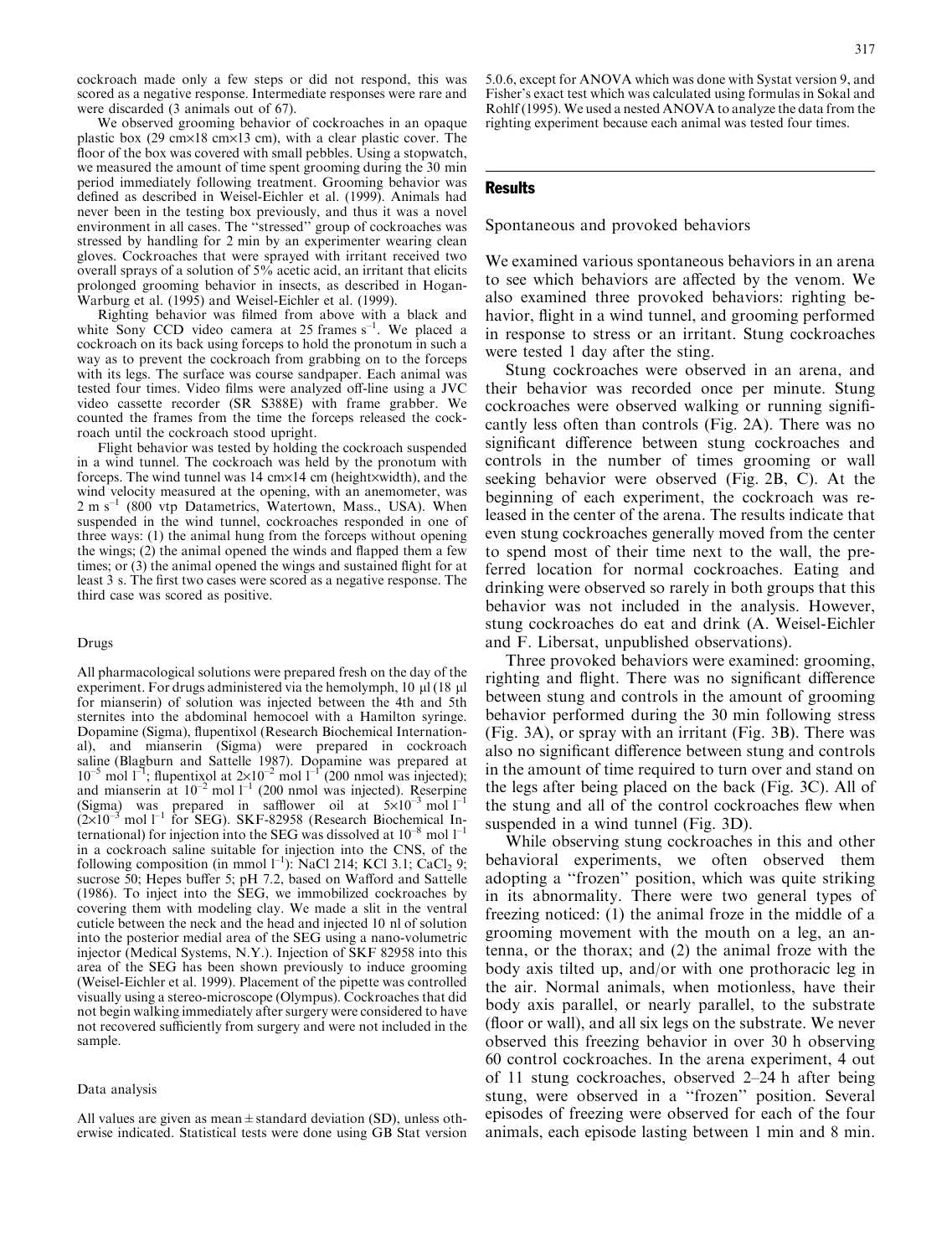

Fig. 2A,B. Not all spontaneous behaviors are affected by the venom. Y-axis indicates number of times each of the indicated behaviors was recorded during a 30-min observation period (sampled once per minute). Data shown are medians and 75% of the range. A Walking or running is significantly reduced in stung cockroaches ( $P < 0.01$ ; Mann-Whitney U-test;  $n=8$  each). **B** Grooming is not significantly affected  $(P=0.1;$  Mann-Whitney U-test;  $n=8$  each). C *Wall seeking* is not significantly affected  $(P=0.8;$  Mann-Whitney U-test;  $n=8$  each)

Reserpine as a pharmacological model for the venom

We sought to explore the possibility that the venom is acting via a mechanism similar to that of the drug reserpine, which induces lethargy in insects by depleting the monoamines octopamine, dopamine and serotonin (Robertson 1976; Sloley and Owen 1982). Therefore, we compared the behavioral effects of reserpine to those of the venom. We injected cockroaches with reserpine into the hemolymph and observed them the next day. Reserpine-injected animals showed little spontaneous or provoked locomotion; they walked, but did not run, similar to stung cockroaches. In addition, reserpinized animals showed the same posture as stung animals – body low and parallel to the floor, head down. Quantitative analysis of behavior showed a significant



Fig. 3A–D. Effect of venom and of reserpine on cockroach behaviors. A Y-axis indicates minutes spent grooming during the 30 min following stress. There is no significant difference between stung and control ( $P=0.1$ ; t-test;  $n=8$  each). **B** Y-axis indicates minutes spent grooming during the 30 min following spray with an irritant. There are no significant differences among the three groups  $(P>0.4; t-test; n=8$  each). C Y-axis indicates time required for a cockroach to turn over after being placed on its back. There is no significant difference between stung and controls  $(P=0.3)$ . Reserpine-treated take significantly more time than controls ( $P < 0.001$ ), or than stung  $(P < 0.01)$  (nested ANOVA;  $n = 10$  each). D Y-axis indicates percent of animals that flew when placed in a wind tunnel. There was no difference between stung and controls. Reserpinetreated flew significantly less than controls or stung ( $P < 0.01$ ; Fisher's exact test;  $n=8$  each). In **A**, **B**, and **C** data are means + SD

reduction in spontaneous activity, as compared to vehicle injected animals (Fig. 4A). The activity level of reserpinized cockroaches was similar to that of stung animals (Fig. 4A).

Animals injected with reserpine directly into the SEG did not show an escape response when touched lightly, while vehicle-injected animals escaped normally (Fig. 4B). This was similar to stung animals where none of the stung cockroaches escaped when touched, while all control cockroaches escaped in all trials (Fig. 4B; as previously described by Fouad et al. 1994). Animals injected with reserpine into the hemolymph also did not show an escape response, while animals injected with vehicle had normal escape responses (Fisher's exact test;  $P < 0.01$ ;  $n=8$  each). The escape response in reserpinetreated animals recovered after 4 weeks (not shown), similar to the time-course of recovery from venom in stung animals (Fouad et al. 1994).

As described above, grooming behavior in response to an irritant is not compromised in stung animals, and the same was true for animals injected with reserpine into the hemolymph (Fig. 3B). However, in contrast to stung animals whose ability to right is not impaired, reserpine-treated animals, while able to perform righting behavior, were significantly slower (Fig. 3C). In addition, while all stung cockroaches flew when placed in a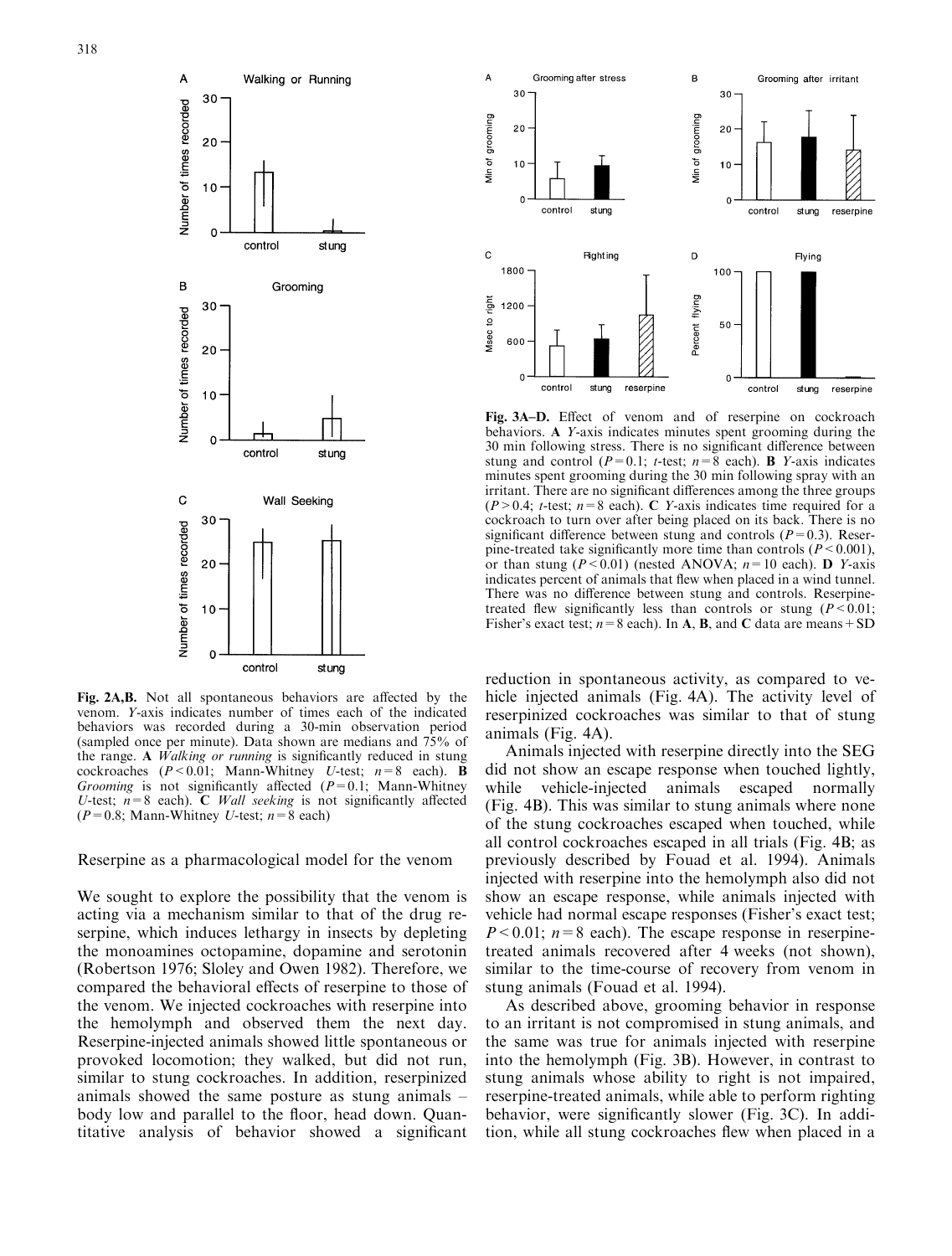

Fig. 4A,B. Reserpine reduces activity level and compromises escape response. A Y-axis indicates number of times animal crossed quadrants in 10 min. One day after being stung, cockroaches have significantly lower activity level than controls ( $P < 0.001$ ; Mann-Whitney U-test; stung:  $n = 5$ , controls:  $n = 8$ ). One day after injection of reserpine into the hemolymph, the activity level of animals was significantly lower than vehicleinjected ( $P < 0.01$ ; Mann-Whitney U-test;  $n = 5$  each). Data shown are medians and range. B Y-axis indicates percentage of cockroaches responding with an escape response to a light touch. One day after being stung, cockroaches escape significantly less often than controls ( $P < 0.01$ ; Fisher's exact test;  $n=8$  each). One day after injecting reserpine into the subesophageal ganglion (SEG), cockroaches escape significantly less often than vehicle injected ( $P < 0.01$ ; Fisher's exact test;  $n = 6$  each). For both **A** and **B** vehicle is the oil in which reserpine was dissolved

wind tunnel, none of the reserpine-treated cockroaches flew (Fig. 3D).

The results of the experiments with reserpine-treated cockroaches showed that reserpine mimics the behavioral effects of A. compressa venom, but has some additional effects, as well. Reserpine depletes the monoamines dopamine, octopamine and serotonin. To determine which of the monoamines might be affected by the venom, we further examined the escape response since it is dramatically affected by both reserpine and the venom. We treated animals with antagonists for monoamines. The dopamine D1/D2 receptor antagonist flupentixol, injected into the hemolymph, suppressed the escape response (Fig. 5A). However, mianserin, an octopamine receptor antagonist, did not affect the escape response (Fig. 5B). This indicates that the escape response requires normal functioning of the dopamine receptors in the cockroach.

# Dopamine-induced grooming

In normal cockroaches, injection of dopamine induces prolonged grooming (Weisel-Eichler et al. 1999). We used this response to test the functioning of the dopamine receptors in stung cockroaches. Dopamine injected into



Fig. 5A,B. Flupentixol affects escape response; mianserin does not. Y-axis indicates percentage of cockroaches responding with an escape response to a light touch. A After injecting flupentixol into the hemolymph there was no escape response beginning 10 min after injection ( $P < 0.01$ ; Fisher's exact test;  $n = 10$  each). **B** After injecting mianserin into the hemolymph there was no significant effect on escape response during any of the tests 10–60 min following injection (Fisher's exact test;  $n=8$  each). In both **A** and **B** the vehicle used was saline

the hemolymph of cockroaches that had been stung by A. compressa the day before and were in the lethargic state did not induce the prolonged grooming which is seen in normal cockroaches (Fig. 6A). Similarly, the dopamine D1 agonist SKF 82958, injected directly into the SEG, induced prolonged grooming in normal animals but not in stung (Fig. 6B). Reserpine, injected into the hemolymph, causes massive release of dopamine and other monoamines from nerve terminals (Oates 1996), and induced prolonged grooming in normal cockroaches, but not in stung (Fig. 6C). Injecting dopamine, SKF 82958 or reserpine into stung cockroaches induced a level of grooming similar to that seen after injecting the corresponding vehicle into normal cockroaches (not shown). The venom of A. compressa, which contains dopamine or a dopamine-like substance normally induces very intensive grooming for about 40 min after the sting, before the lethargic effect begins (Weisel-Eichler et al. 1999). However, if A. compressa stings a cockroach that has been stung previously, and is already in the lethargic state induced by the first sting, then this second sting does not induce prolonged grooming (Fig. 6D). This lack of responsiveness of stung cockroaches to all of the above treatments was not due to their general lethargy, since, as shown above (Fig. 3A, B), stung cockroaches groom as much as normal insects in response to stress or spray with an irritant. Therefore, it appears that dopamine receptors on cells involved in grooming are compromised in the SEG of stung cockroaches.

Other than the dopamine or dopamine-like substance in the venom, no other venom component has, as yet, been identified. For the purposes of this paper, we will refer to the venom component that blocks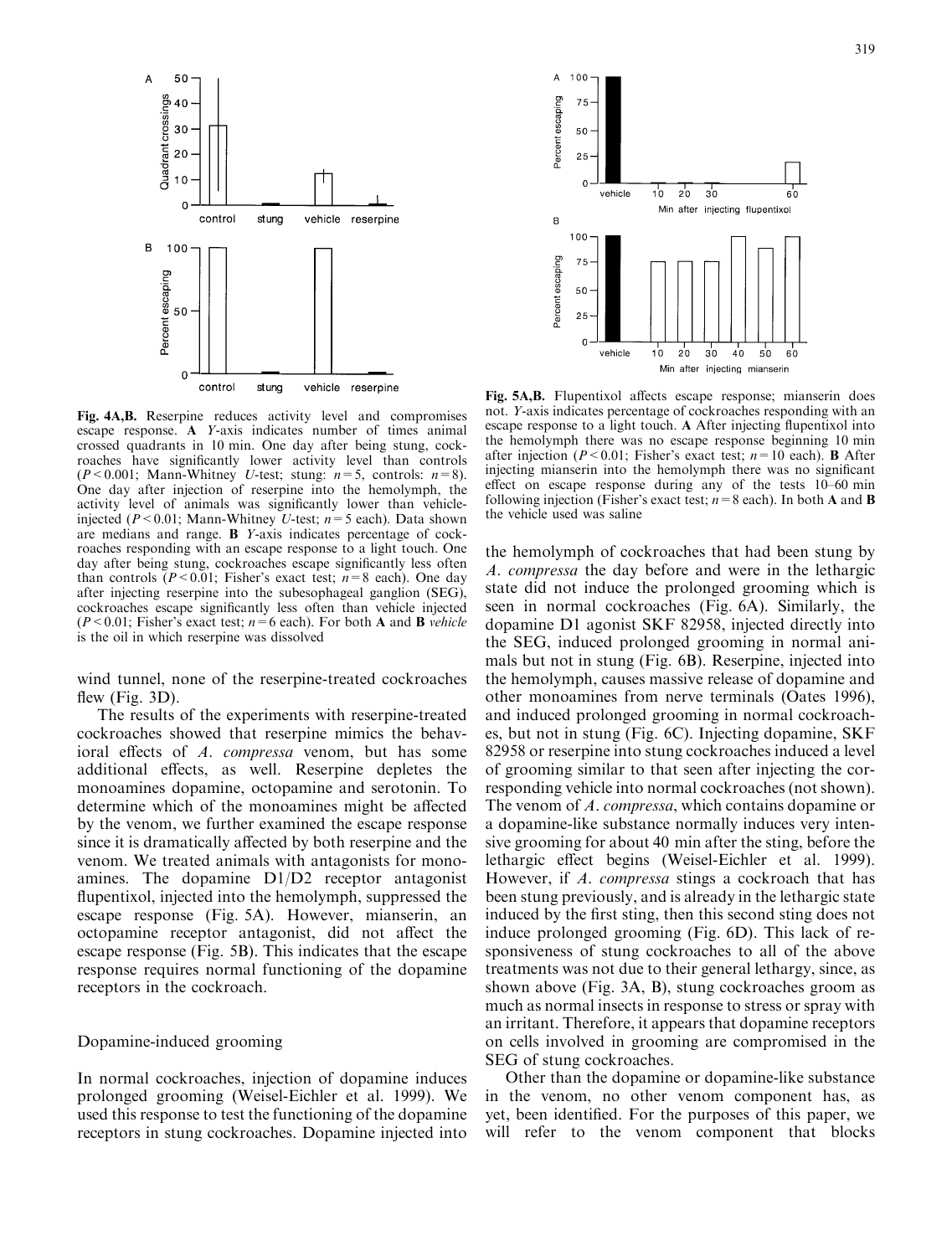

Fig. 6A–D. Pharmacologically induced prolonged grooming is not seen in stung cockroaches. Y-axis indicates the time spent grooming during the 30 min following injection. A Injection of dopamine into the hemolymph of cockroaches stung the day before induces significantly less grooming than injection of dopamine into normal cockroaches ( $P < 0.001$ ; t-test;  $n=8$  each). **B** Injection of the dopamine D1 agonist SKF 82958 into the SEG of cockroaches stung the day before induces significantly less grooming than injection of SKF 82958 into normal cockroaches ( $\overline{P}$  < 0.001; t-test;  $n=4$  control,  $n=6$  stung). C Injection of reserpine into the hemolymph of cockroaches stung the day before induces significantly less grooming than injection of reserpine into normal cockroaches  $(P < 0.001$ ; t-test;  $n=8$  each). **D** Sting by the wasp A. compressa in cockroaches that had been stung previously the day before induces significantly less grooming than a sting in normal cockroaches ( $\bar{P}$ <0.0001; t-test;  $n=8$  each). In all graphs data are means+SD

venom-induced grooming in previously stung cockroaches as ''dopamine-blocking'' component. We will refer to the component that induces lethargy and hypokinesia as ''hypokinesia-inducing'' component. It should be understood that each of the two components defined here may actually consist of more than one substance, and, also, that these two components may be partially or fully equivalent to each other.

By subjecting cockroaches to a second sting at various times after the first sting, we found that the venom blocking of dopamine-induced grooming, the effect of the dopamine-blocking component, faded slowly and disappeared after about 3–5 weeks (Fig. 7A). In other words, a second sting, administered 5 weeks after a first sting, elicited a level of excessive grooming similar to that seen after a first sting. There was a striking similarity between this time-course and the time-course for recovery of the escape behavior described by Fouad et al. (1994; see Fig. 7B), which reflects the time-course of the hypokinesia-inducing component of the venom. The similarity in the time-courses suggests a common mechanism for the venom blocking of dopamineinduced grooming and the venom-induced hypokinesia.



Fig. 7A,B. Time-course of recovery from venom blocking of venom-induced grooming resembles recovery from lack of escape response. A Y-axis indicates amount of grooming induced by a second sting. X-axis indicates time between first sting and second sting. Dotted line indicates median minutes of grooming induced by a first sting ( $N=8$ ). **B** Y-axis indicates distance cockroach ran after being touched lightly ( $n=6$ ) (adapted from Fouad et al. 1994). The maximum possible distance in this experiment was 40 cm. Dotted line indicates that 100% of control cockroaches ran the maximum distance. A and B Data are median and range. Time ''0'' is 1 day after first sting. Groups at 0 weeks and at 2 weeks were significantly different from controls  $*P < 0.001$ ;  $*P < 0.01$ (Mann-Whitney U-test)

## **Discussion**

In this study we show that the venom of A. compressa targets specific motor systems and not behavior in general. Also, the venom has a blocking effect on dopamine receptors in the subesophageal ganglion of stung cockroaches. This prevents dopamine-induced grooming and may also underlie the long-term hypokinesia seen in stung cockroaches.

# Venom effects on behavior

Cockroaches stung by the parasitoid wasp A. compressa show very little spontaneous or provoked activity. The method of locomotion was also different. Normal cockroaches generally made short, quick, darting, running movements, broken up by periods of immobility. Stung cockroaches, on the other hand, when they moved, walked in a slow, steady manner (A. Weisel-Eichler and F. Libersat, unpublished observations). However, while stung cockroaches perform very little spontaneous locomotion, in most cases they moved from their starting position in the center of the arena to a position next to the wall of the arena (Fig. 2). So although the escape reflex is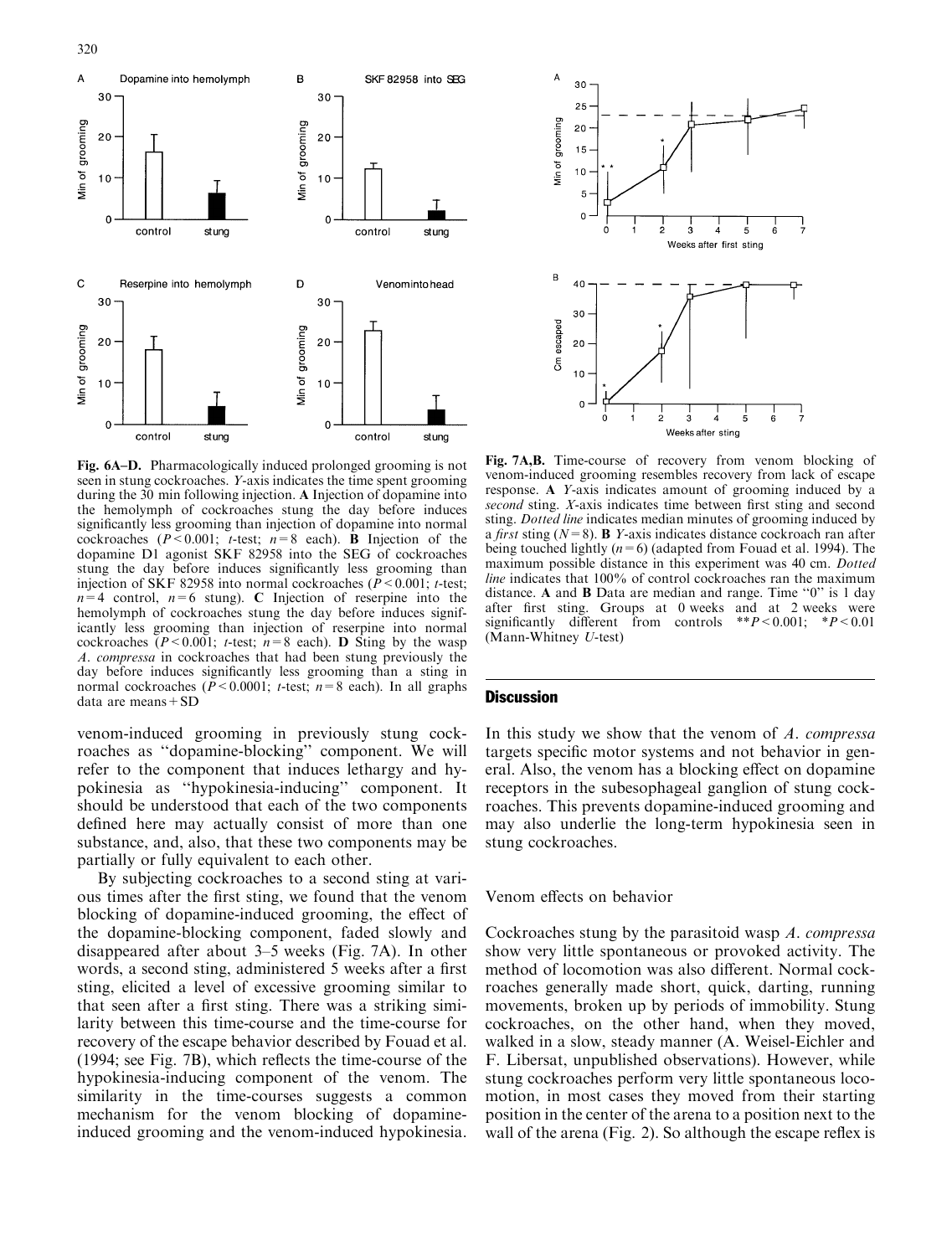depressed (Fouad et al. 1994), the thigmotaxis reflex appears to be active. In addition, while stung cockroaches were less frequently observed in locomotion behaviors involving the legs – walking, running (Fig. 2) – we saw no difference between stung and control cockroaches in spontaneous or provoked grooming, righting behavior, or ability to fly in a wind tunnel (Figs. 2, 3).

These results indicate that the venom affects motor systems selectively, rather than affecting all motor systems and behaviors. This specificity may be achieved by targeting a certain neuromodulatory system that controls a specific subset of behaviors. Such specificity of neuromodulatory systems has often been observed in invertebrates, where specific neuromodulators, particularly the monoamines, have been found to release welldefined behaviors. For example, serotonin releases swimming and biting in the leech (Lent et al. 1989); aggressive and submissive postures in the lobster are induced by serotonin and octopamine respectively (Kravitz 1988); dopamine induces grooming in the cockroach (Weisel-Eichler et al. 1999); and octopamine releases flight in the moth and locust (Sombati and Hoyle 1984; Stevenson and Kutsch 1987).

# Pharmacological models

Reserpine causes massive release and subsequent depletion of monoamines (reviewed in Oates 1996). Thus, depletion of the monoamines mimics the lack of spontaneous activity, the posture, and the lack of an escape response seen in stung animals (Fig. 4). Reserpine affects escape response when injected directly into the SEG, showing that depletion of monoamines in the SEG alone is sufficient to suppress escape response. Reserpinetreated animals resembled stung animals in their ability to perform intensive grooming after being sprayed with an irritant. Reserpine-treated animals partly resembled stung animals in that they showed a righting response, although the reserpine-treated animals were slower to complete righting (Fig. 3). These similarities between reserpine and venom suggested to us that the venom was acting by affecting one or more monoaminergic systems in the cockroaches. In contrast to stung animals, reserpine-treated animals had the additional impairment of inability to fly, which was not seen in the stung animals (Fig. 3). This may be because reserpine injected into the hemolymph affects monoamines in the peripheral nervous system, as well as the central nervous system, while the venom probably only affects the central nervous system (L. Rosenberg et al., unpublished observations). Another explanation is that the venom may be affecting fewer monoaminergic systems than reserpine.

To determine which of the depleted monoamines might be responsible for the lack of escape response, we treated animals with specific antagonists. Animals treated with the dopamine D1/D2 receptor antagonist flupentixol, an effective antagonist of dopamine receptors in cockroach brain (Orr et al. 1987), did not show an escape response. However, at least 75% of animals treated with mianserin, an effective antagonist of octopamine receptors in cockroach brain (Orr et al. 1987), showed normal escape response (Fig. 5). Flupentixol is a strong antagonist of dopamine receptors in cockroach brain and a weak antagonist of octopamine receptors (Orr et al. 1987). However, it is unlikely that flupentixol is blocking escape by acting on octopamine receptors since mianserin had little effect on escape. On the contrary, it is likely that the small effect of mianserin was due to its being a weak antagonist of dopamine receptors (Orr et al. 1987).

Since a dopamine receptor antagonist mimics the lack of escape response seen in stung animals, while an octopamine receptor antagonist does not, this suggests that a dopaminergic system is the target of the venom. In addition, these results suggest that it is unlikely that an octopaminergic system is the target of the venom. Due to the lack of specific antagonists for receptors of other monoamines in the cockroach CNS, including serotonin, we were not able to test other monoaminergic systems. Therefore, we have not eliminated the possibility that the venom affects other neuromodulatory systems, or subtypes of systems, besides the dopaminergic system.

Dopamine-blocking effect of the venom

Stress-induced and irritant-induced grooming behavior in stung cockroaches is comparable to that seen in unstung cockroaches (Fig. 3). Therefore, the lack of an extended grooming response after various dopamine related treatments that induce grooming in normal cockroaches (Fig. 6) suggests that the venom disables dopamine receptors. It appears that the targeted system is in the SEG because two of the dopamine related treatments (SKF 82958 and venom) were specifically directed at the SEG.

The identity of this surmised venom component that acts on, or downstream of, dopamine receptors is not known; other than the dopamine-like substance found by Weisel-Eichler et al. (1999), no other active venom component has yet been identified. As mentioned above, we have called this component dopamine-blocking component. However, it is possible that the venom effects are actually produced by interactions among several components. Interactions of venom components in other venoms is known to occur. The typical cone snail venom has been found to contain about 100 neuropharmacologically active components, mostly small peptides (Olivera 1999). It has been shown that combinations of these venom peptides act synergistically to produce specific behavioral effects (Olivera 1997).

One possible mechanism by which the venom may be affecting dopamine receptors is by causing a reduction in the density of functioning dopamine receptors. Various other venoms have been shown to act by binding to receptors for specific neurotransmitters and neuromodulators (reviewed in Adams and Swanson 1994). It is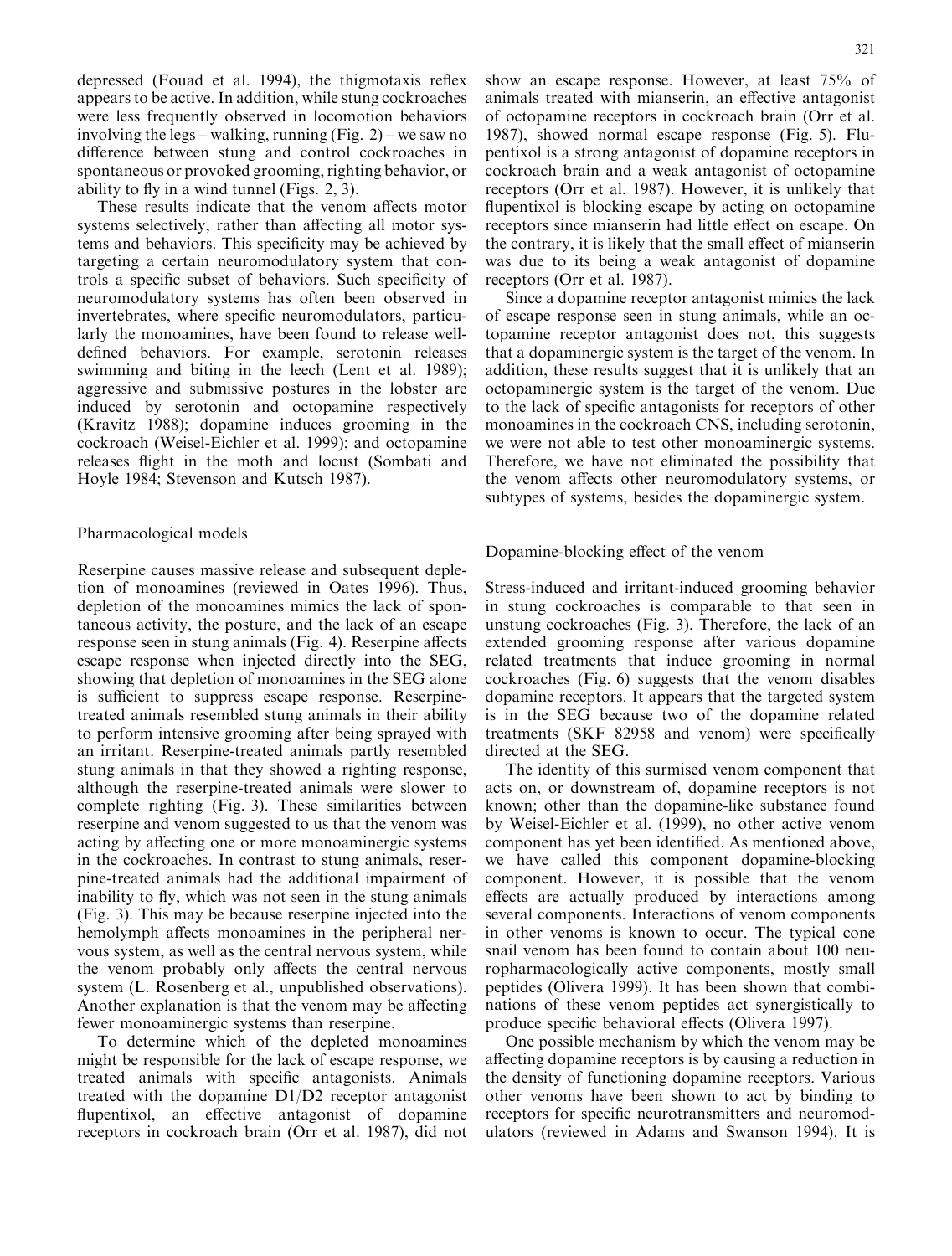possible, however, that the venom does not act directly on dopamine receptors but, rather, on the intracellular signaling pathway triggered by dopamine binding to receptors. We include this possibility when we say that the venom targets ''dopamine receptors''. Therefore, another possible site of action of A. compressa venom is inside the cell, directly on the G-protein or on adenylate cyclase. Such a mechanism is seen in the actions of mastoporan, a venom component of vespid wasps. Mastoporan, a 14-amino acid peptide, is an amphiphilic cation which has been postulated to cross the plasma membrane in response to resting membrane potential, and interact directly with G-proteins on the cyptoplasmic side of the cell membrane (Higashijima et al. 1988). It has been found to stimulate G-protein activity, mimicking an agonist (Higashijima et al. 1988). An additional possibility is that the venom acts on cells involved in generating grooming behavior that are downstream of the cells bearing the dopamine receptors.

# Hypokinesia

Is the venom-induced hypokinesia produced by the dopamine-blocking component of the venom? We suggest that this is the case for the following reason. The time course of the recovery from dopamine-blocking component is unusual in that a single dose of venom has an effect which lasts for several weeks. This unusual time-course is also seen in the recovery from hypokinesia (Fig. 7). This suggests that a common mechanism is responsible for both the effects – hypokinesia and block of dopamine-induced grooming. Thus, the hypokinesia may also be due to a dysfunction in, or downstream of, dopamine receptors; dopamine-blocking and hypokinesia-inducing components of the venom may be identical.

It has been shown that the SEG is involved in controlling the excitability of motor networks in the thorax (Altman and Kien 1987; Johnston et al. 1999). It is possible that the cells in the SEG that bear dopamine receptors and are affected by the venom are part of this system for regulating activity level in the thorax. Many venoms have evolved special properties and are highly subtype specific (Adams and Olivera 1994). It appears that the venom of A. compressa has evolved to specifically target a neuromodulatory system to produce hypokinesia in the prey.

# Dopamine in insects

Dopamine, dopaminergic cells, and dopamine receptors have been demonstrated in the insect central nervous system (Evans 1980; Horner 1999; Notman and Downer 1987; Kokay and Mercer 1996); however, relative to the information available for mammals, very little is known of the function of dopamine in the central nervous system or of the nature of the dopaminergic receptors in insects. Unlike mammalian dopamine receptors, which have been categorized into the D1 group and the D2 group, there is, as yet, no clear way to categorize insect dopamine receptors.

There are approximately ten bilateral pairs of dopaminergic cells in the SEG of the cockroach, distributed in all three neuromeres. The largest pair, SN1, located in the ventral anterior area of the SEG, innervate the salivary glands. Anterior to SN1 is a cluster of smaller dopaminergic cells which may project to the supraesophageal ganglion; a posterior pair of dopaminergic cells may project posteriorly in the ventral nerve cord (Elia et al. 1994). In addition, several areas in the SEG have dense dopaminergic innervation. This innervation derives from cells in the supraesophageal ganglion, the prothoracic ganglion, and other, as yet, unidentified sources (F. Libersat, unpublished results).

In insects, in the head ganglia, dopamine modulates olfactory processing (Macmillan and Mercer 1987), is necessary for the motor patterns of the proboscis extension reflex (Menzel et al. 1999), is involved in learning (Neckameyer 1998a), is necessary for normal female receptivity (Neckameyer 1998b), and induces grooming (Weisel-Eichler et al. 1999). In the ventral nerve cord, dopamine elicits flight (Claassen and Kammer 1986), potentiates escape response (Casagrand and Ritzmann 1992; Goldstein and Camhi 1991), stimulates locomotion (Yellman et al. 1997), and has an excitatory effect on motor neurons (Pitman and Baker 1989).

In vertebrates dopamine has been found to be involved in voluntary locomotor control, sexual function, cardiovascular homeostasis, endocrine regulation, emotion and cognition (reviewed in Hantraye 1998). The effect of dopamine on locomotion is complex, depending on, among other factors, whether D1 or D2 receptors are activated, which specific agonists and combinations of agonists are used, dose, and the site of action of the agonists in the brain (reviewed in Jackson and Westlind-Danielsson 1994). Massive loss of dopamine neurons in the substantia nigra in humans results in Parkinson's disease. One of the main characteristics of Parkinson's disease is paucity of voluntary movements, or hypokinesia. In experimental animals this symptom can be reproduced by treatment with reserpine or with dopamine receptor antagonists (reviewed in Hornykiewicz 1975). Paucity of movements also characterizes cockroaches stung by A. compressa. Another symptom of Parkinson's disease is freezing during movements (Fahn 1995). Freezing was also seen in the stung cockroaches.

The venom of A. *compressa* appears to target the SEG. One of the known functions of the SEG in insects is initiation of behaviors (Kien 1983; Altman and Kien 1987; Lins and Elsner 1995; Ramirez 1988; Otto and Janiszewski 1989; Weisel-Eichler et al. 1999). This study suggests that in insects dopamine plays a role in the SEG in initiation of locomotion and escape.

Acknowledgements We would like to thank O. Kofman and G. Haspel for invaluable discussions; A. Bouskila, A. Mizrahi, Z. Silverman, and H. Sugarman for helpful comments on earlier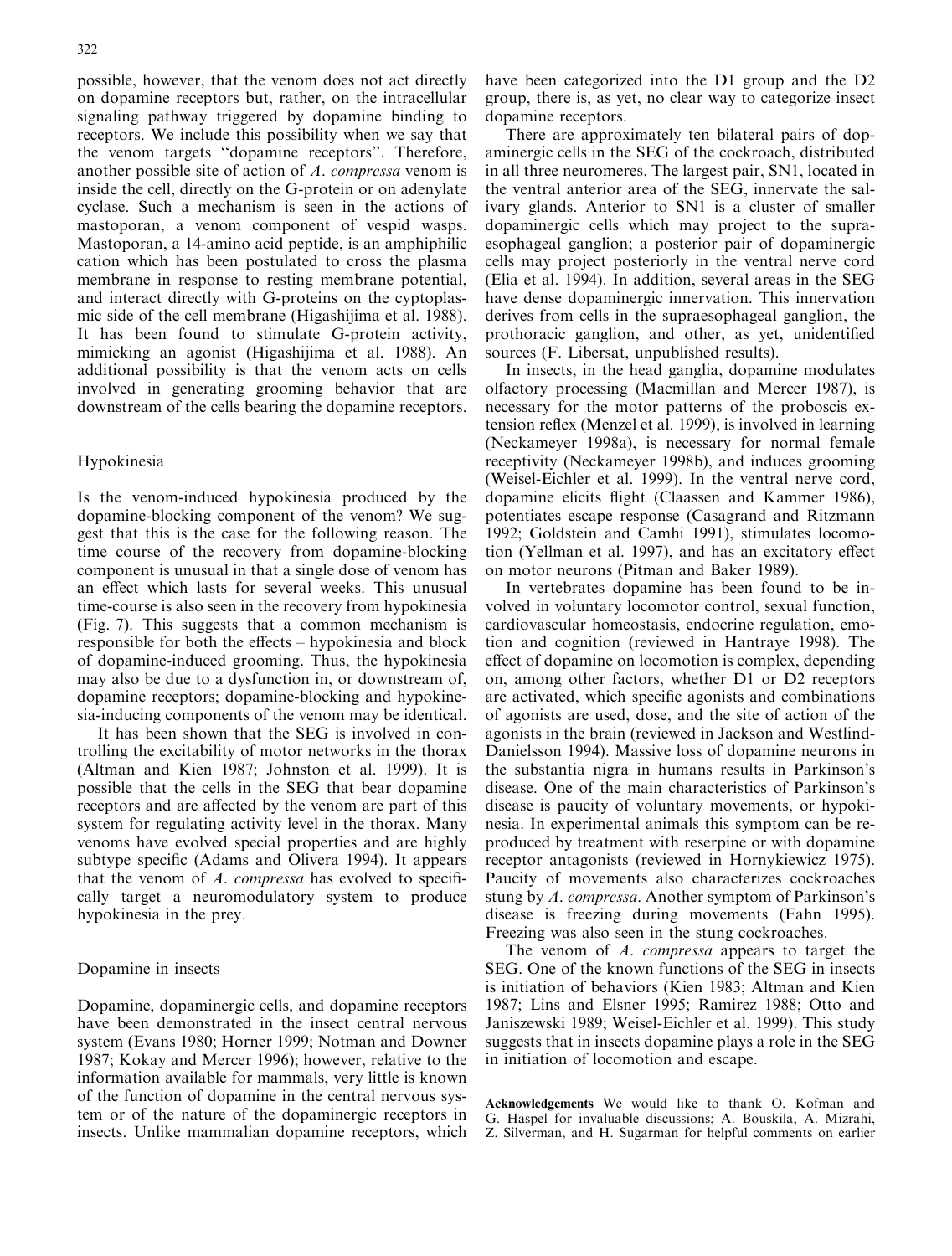versions of this manuscript; A. Mizrahi and G. Haspel for setting up the video filming apparatus; Y. Ziv, D. Havlena, and H. Sugarman for help with the statistics; and G. Haspel and L. Rosenberg for their skillful care of the wasp colony. For their kind gifts of wasps we are very grateful to Mr. Wiederholz of the Aquazoo of Düsseldorf, P. Pearce-Kelly of The London Zoo, and K. Velman and E. Bruins and of The Artis Zoo in Amsterdam. This study was supported by the National Institute for Psychobiology in Israel, Grant no. 17-2000B. These experiments comply with the ''Principles of animal care'', publication No. 86-23, revised 1985 of the National Institute of Health and also with the current laws of the State of Israel.

## References

- Adams ME, Olivera BM (1994) Neurotoxins: overview of an emerging research technology. Trends Neurosci 17:151–155
- Adams ME, Swanson G (1994) Neurotoxins. Trends Neurosci 17 [Suppl]
- Altman JS, Kien J (1987) Functional organization of the subesophageal ganglion in arthropods. In: Gupta AP (ed) Arthropod brain: its evolution, development, structure, and functions. Wiley, New York, pp 265–301
- Blagburn JM, Sattelle DB (1987) Presynaptic depolarization mediates presynaptic inhibition at a synapse between an identified mechanosensory neurone and giant interneurone 3 in the first instar cockroach, Periplaneta Americana. J Exp Biol 127:135– 157
- Camhi JM (1984) A case study in neuroethology: the escape system of the cockroach. In: Camhi JM (ed) Neuroethology. Sinauer, Sunderland, MA, pp 79–105
- Casagrand JL, Ritzmann RE (1992) Biogenic amines modulate synaptic transmission between identified giant interneurons and thoracic interneurons in the escape system of the cockroach. J Neurobiol 23:644–655
- Claassen DE, Kammer AE (1986) Effects of octopamine, dopamine, and serotonin on production of flight motor output by thoracic ganglia of Manduca sexta. J Neurobiol 17:1–14
- Duch C, Mentel T, Pflüger H-J (1999) Distribution and activation of different types of octopaminergic DUM neurons in the locust. J Comp Neurol 403:119–134
- Elia A, Ali DW, Orchard I (1994) Immunochemical staining of tyrosine hydroxylase (TH)-like material in the salivary glands and ventral nerve cord of the cockroach, Periplaneta americana (L.). J Insect Physiol 40:671–683
- Evans PD (1980) Biogenic amines in the insect nervous system. Adv Insect Physiol 15:317–473
- Fahn S(1995) The freezing phenomenon in Parkinsonism. In: Fahn S, Hallett M, Luder HO, Marsden CD (eds) Negative motor phenomena. Advances in neurology, vol 67. Lippincott-Raven, Philadelphia, pp 55–63
- Fouad K, Libersat F, Rathmayer W (1994) The venom of the cockroach-hunting wasp Ampulex compressa changes motor thresholds: a novel tool for studying the neural control of arousal? Zoology 98:23–34
- Fouad K, Libersat F, Rathmayer W (1996) Neuromodulation of the escape behavior of the cockroach Periplaneta americana by the venom of the parasitic wasp Ampulex compressa. J Comp Physiol A 178:91–100
- Frontali N (1968) Histochemical localization of catecholamines in the brain of normal and drug-treated cockroaches. J Insect Physiol 14:881–886
- Goldstein RS, Camhi JM (1991) Different effects of the biogenic amines dopamine, serotonin and octopamine on the thoracic and abdominal portions of the escape circuit in the cockroach. J Comp Physiol A 168:103–112
- Hantraye P (1998) Modeling dopamine system dysfunction in experimental animals. Nucl Med Biol 25:721–728
- Higashijima T, Uzu S, Nakajima T, Ross EM (1988) Mastoporan, a peptide toxin from wasp venom, mimics receptors by

activating GTP-binding regulatory proteins (G proteins). J Biol Chem 263:6491–6494

- Hogan-Warburg AJ, Hogan JA, Ashton MC (1995) Locomotion and grooming in crickets: competition or time sharing? Anim Behav 49:531–533
- Horner M (1999) Cytoarchitecture of histamine-, dopamine-, serotonin- and octopamine-containing neurons in the cricket ventral nerve cord. Microsc Res Tech 44:137–165
- Hornykiewicz O (1975) Parkinsonism induced by dopaminergic antagonists. In: Caine DB, Barbeau A (eds) Advances in neurology, vol 9. Raven Press, New York, pp 155–164
- Jackson DM, Westlind-Danielsson A (1994) Dopamine receptors: molecular biology, biochemistry and behavioural aspects. Pharmacol Ther 64:291–369
- Johnston RM, Consoulas C, Pflüger H-J, Levine RB (1999) Patterned activation of unpaired median neurons during fictive crawling in Manduca sexta larvae. J Exp Biol 202:103–113
- Kien J (1983) The initiation and maintenance of walking in the locust: an alternative to the command concept. Proc R Soc Lond Ser B 219:137–174
- Kokay IC, Mercer AR (1996) Characterisation of dopamine receptors in insect (Apis mellifera) brain. Brain Res 706:47–56
- Kravitz EA (1988) Hormonal control of behavior: amines and the biasing of behavioral output in lobsters. Science 241:1775–1781
- Lent CM, Dickinson MH, Marshall CG (1989) Serotonin and leech feeding behavior: obligatory neuromodulation. Am Zool 29:1241–1254
- Libersat F, Haspel G, Casagrand J, Fouad K (1999) Localization of the site of effect of a wasp's venom in the cockroach escape circuitry. J Comp Physiol A 184:333–345
- Lins F, Elsner N (1995) Descending stridulatory interneurons in the suboesophageal ganglion of two grasshopper species. II. Influence upon the stridulatory patterns. J Comp Physiol A 176:823–833
- Macmillan CS, Mercer AR (1987) An investigation of the role of dopamine in the antennal lobes of the honeybee, Apis mellifera. J Comp Physiol A 160:359–366
- Menzel R, Heyne A, Kinzel C, Gerber B, Fiala A (1999) Pharmacological dissociation between the reinforcing, sensitizing, and response-releasing functions of reward in honeybee classical conditioning. Behav Neurosci 113:744–754
- Neckameyer WS(1998a) Dopamine and mushroom bodies in Drosophila: experience-dependent and -independent aspects of sexual behavior. Learn Mem 5: 157–165
- Neckameyer WS(1998b) Dopamine modulates female sexual receptivity in Drosophila melanogaster. J Neurogen 12:101–114
- Notman HJ, Downer RGH (1987) Binding of [<sup>3</sup>H]pifluthixol, a dopamine antagonist, in the brain of the American cockroach, Periplaneta americana. Insect Biochem 17:587–590
- Oates JA (1996) Antihypertensive agents and the drug therapy of hypertension. In: Hardman JG, Limbird LE, Molinoff PB, Ruddon RW, Gilman AG (eds) Goodman and Gilman's: the pharmacological basis of therapeutics, 9th edn. McGraw-Hill, New York, pp 781–808
- Olivera BM (1997) Conus venom peptides, receptor and ion channel targets and drug design: 50 million years of neuropharmacology. Mol Biol Cell 8:2101–2109
- Olivera BM (1999) Conus venom peptides: correlating chemistry and behavior. J Comp Physiol A 185:353–359
- Orr GL, Gole JWD, Notman HJ, Downer RGH (1987) Pharmacological characterisation of the dopamine-sensitive adenylate cyclase in cockroach brain: evidence for a distinct dopamine receptor. Life Sci 41:2705–2715
- Otto D, Janiszewski (1989) Interneurones originating in the suboesophageal ganglion that control ventilation in two cricket species: effects of the interneurones (SD-AE neurones) on the motor output. J Insect Physiol 35:483–491
- Piek T, Spanjer W (1986) Chemistry and pharmacology of solitary wasp venoms. In: Piek T (ed) Venoms of the Hymenoptera. Academic Press, London, pp 161–307
- Piek T, Visser JH, Veenendaal RL (1984) Change in behaviour of the cockroach, Periplaneta americana, after being stung by the